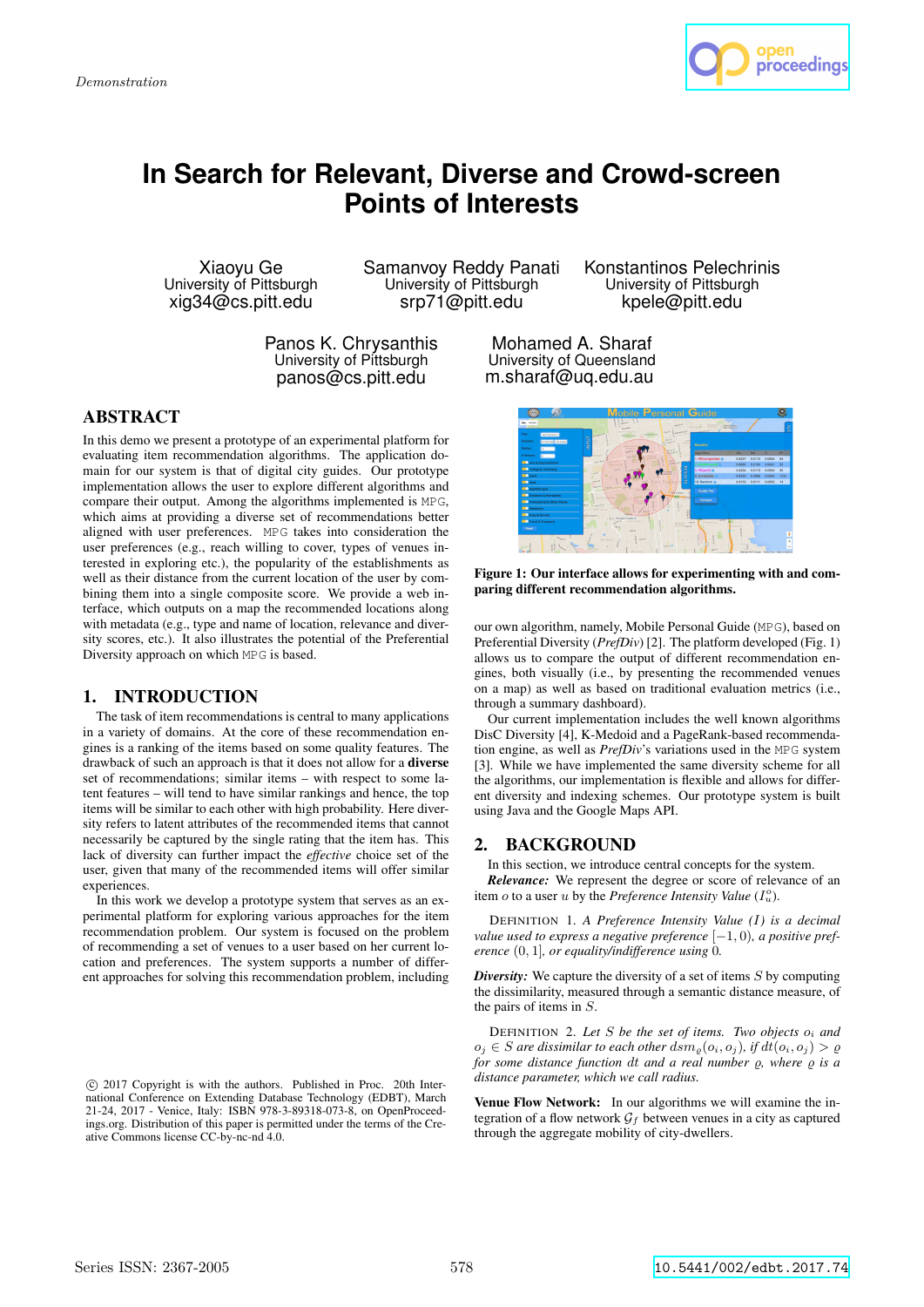

Figure 2: The system flow diagram of MPG.

DEFINITION 3. The venue flow network  $\mathcal{G}_f = (\mathcal{V}, \mathcal{E})$ , is a di*rected network where a node*  $v_i \in V$  *represents a venue and there is a directed edge*  $e_{ij} \in \mathcal{E}$  *from node*  $v_i$  *to node*  $v_j$ *, iff*  $v_j$  *has been visited immediately after* vi*.*

 $G_f$  captures the aggregate mobility of dwellers and their transition flows across venues in the city. We integrate the PageRank  $\pi$  of  $\mathcal{G}_f$ in the definition of a popularity-based intensity value for venue  $v$ .

#### 3. SYSTEM DESIGN

Our experimental system consists of two modules (Fig.2); a backend server (Sec. 3.1) and front-end interface (Sec. 3.2) that communicate through JSON. The back-end includes the implementation of the core recommender engines. The front-end interface (Fig.1) includes controls that allow the users to provide input parameters and obtain the queried recommendations.

#### 3.1 Back-end Server

The problem at the epicenter of our experimental platform is formally defined as follows, where a point represents a venue (POI):

PROBLEM 1. *Given a set of geographical points*  $V = \{v_1, ..., v_l\}$ , *a popularity index* ξ<sup>v</sup><sup>i</sup> *for location* vi*, a query point* q*, a reach* r*, and a profile set that encodes user preferences*  $\mathcal{P} = \{p_1, p_2, \ldots, p_n\}$ , *identify a set*  $V^* \subseteq V$  ( $|V^*| = k$ ) *with maximized diversity*  $\Delta(S)$ *,* while a set of constraints  $h(V^*, \mathcal{P}, q, r, \boldsymbol{\xi})$  is satisfied.

The back-end currently implements and supports comparison among the following algorithms: DisC Diversity [4], K-Medoid, a PageRankbased recommendation engine, and *PrefDiv*'s variations proposed in the MPG system [3]. The *PrefDiv*'s variations differ in the way they compute the venues' intensity values used to rank the venues.

Range Queries: One of the main operation in the algorithms implemented in back-end server is to generate a nearest neighbor set. While several indexing schemes can be used, we utilize the *M-tree* spatial index structure [1] that has been used in DisC Diversity implementation [4]. M-tree is a balanced tree index that is designed to handle multi-dimensional dynamic data in general metric spaces, and it uses the triangle inequality for efficient range queries.

Ranking: MPG takes into consideration the user's preferences as captured through a hierarchical profile  $P$ . The first level of  $P$  captures the preferences of the user expressed in terms of their (normalized) propensity to types of venues. The second layer of the user profiles further provides the propensity for specific establishments for the different types of venues. Fig. 3 presents a sample profile for a user. In our prototype implementations, the propensity values will be directly inputted by the user. However, in a real-world implementation these preferences can be inferred from historic data of visitations from the users (e.g., from the user's checkins on Foursquare).

MPG further defines a set of intensity values of the items, i.e., venues, to be recommended, based on the different *objectives* associated with Problem 1. For example, by considering the distance between the current location  $q$  of the user and venue  $v$  can also be



Figure 3: The first level of a user's profile corresponds to the coarse-grain preference profile  $(P_1)$ , while each one of the subtrees stemming from  $P_1$  corresponds to the preferences within each category (e.g., preference  $P_2$  corresponds to the "Cafe" venue type).

used to obtain an intensity value for v. In particular with  $d_q^v$  being the normalized distance between  $q$  and  $v$ 's location the distancebased intensity value can be defined as:

$$
I_d^v = 1 - \frac{d_q^v}{r} \tag{1}
$$

In similar ways we can define a popularity-based intensity value  $I_p^v$  by considering the number of visitations to venue v. We can also incorporate additional popularity information by considering the Page Rank score  $\pi_v$  of venue v in the venue flow network. We also define a preference-based intensity value  $I_u^v$ . In our experimental system, we have implemented the computation of these intensity values as well as combinations of them, thereby providing a platform to compare between the different options (Table 1).

Diversification: The (dis)similarity between two venues is measured using two similarity distances: a syntactic distance based on the category structure of venues in Foursquare and a semantic distance based on the venue name.

*Category Tree:* The *category tree* is built to capture the category structure of venues in Foursquare. Each internal node in the category tree represents a type of venue, where each internal node represents the subcategory of the parent node with each leaf node representing the actual venue. There are in total 10 categories at the top-level of this hierarchy. Each internal node in a category tree contains the following attributes: ID of the category it represents, name of the category, a pointer to the parent node and a list of pointers to each of its children nodes. Since the degree of a node in the category tree is not bound, all the children node pointers are stored as hash tables, with the venue ID as the key and the pointer as the value.

The category tree can then be used to calculate the similarity distance between two venues  $v_i$  and  $v_j$  as follows:

$$
Similarity(v_i, v_j) = 1 - \frac{Ancestors\_Path}{Longest\_Path}
$$
 (2)

where *Ancestors* Path is the number of common ancestors between the venues  $v_i$  and  $v_j$  and *Longest\_Path* is the number of nodes on the longest path to the root from either  $v_i$  and  $v_j$ .

*Word2Vec:* Although the category tree is able to measure the similarity between two venues, this measurement is not very accurate as it cannot distinguish the difference between two venues that are under the same subcategory. In order to overcome this limitation, MPG utilizes the Word2Vec framework [5], an advanced NLP technique. Its word vector representation captures many linguistic regularities, and its computing model is based on the Neural Net Language model and more specifically the *Continuous Bag-of-Words* model (CBOW), which predicts the current word based on the sourcing words to generate all word vectors. The difference between two words under Word2Vec are calculated through the cosine similarity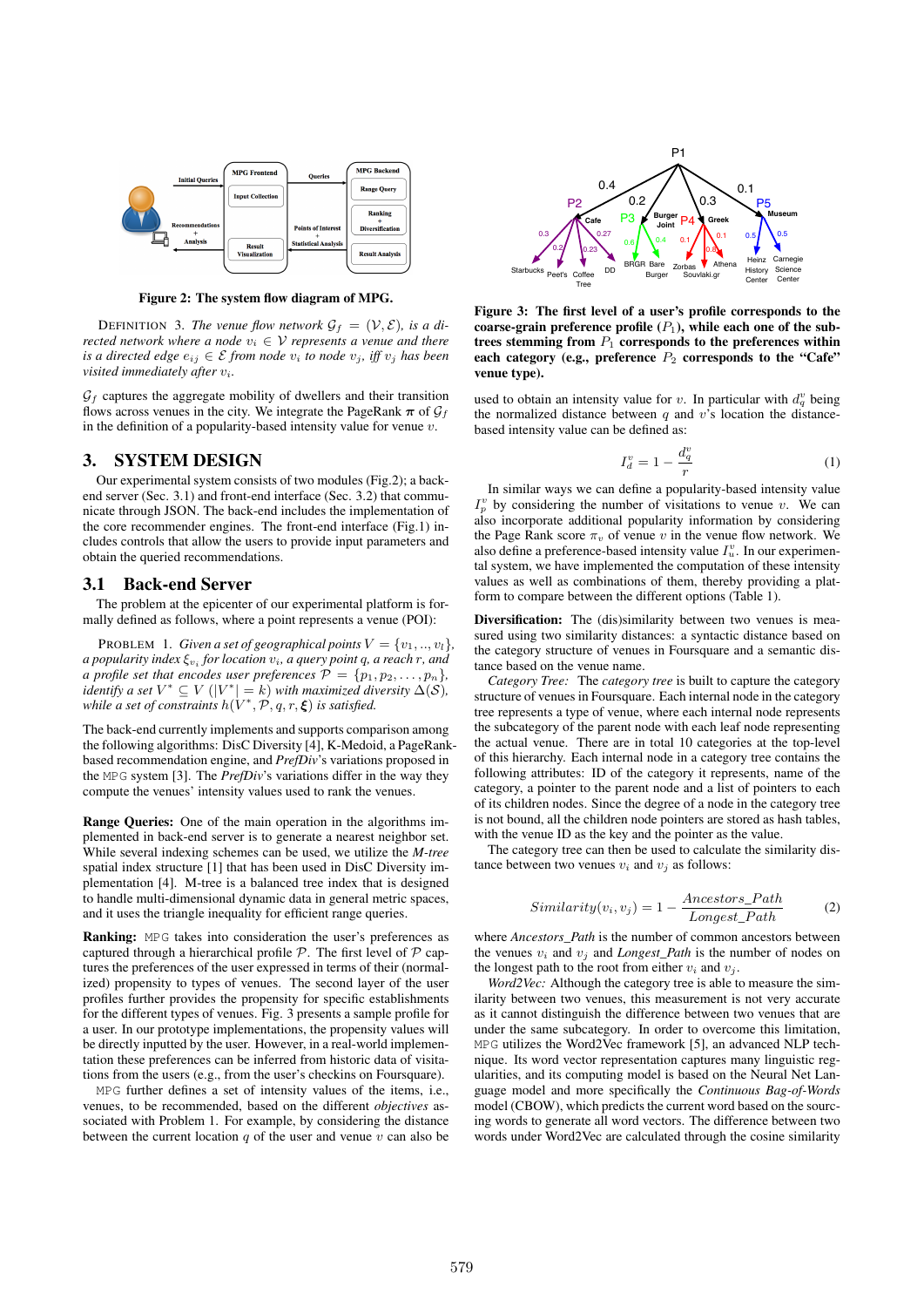#### Table 1: MODEL ABBREVIATION

| Models                  | Description                                                                                      |
|-------------------------|--------------------------------------------------------------------------------------------------|
| PD(pref)                | Uses preference-based intensity value as the relevance score for PrefDiv.                        |
| $PD(pop+dist)$          | Uses popularity and distance from the user current location as the relevance score for PrefDiv.  |
| $PD(pref+dist+pr)$      | Uses preference-based intensity value, distance and PageRank as the relevance score for PrefDiv. |
| $PD(dist+pref)$         | Uses preference-based intensity value and distance as the relevance score for PrefDiv.           |
| PD(composite+PageRank)  | Uses composite intensity value and PageRank as the relevance score for PrefDiv.                  |
| PD(composite)           | Uses composite intensity value as the relevance score for PrefDiv.                               |
| PageRank                | Only uses the result of PageRank as the final ranking without using PrefDiv.                     |
| DisC                    | Uses diversification method DisC [4] to generate recommendations, no PrefDiv involved.           |
| K-medoids               | Generate recommendations based on K-medoids clustering.                                          |
| <b>Random Selection</b> | Uniformly select k items from all venues that with in the given radius from the query location.  |



Figure 4: The user specifies the type of venues she wants to visit, i.e., the query input, and the algorithms to be used.

of two-word vectors.

The current word vectors we adopted support phrases that consist of up to two words. For venue names that have more than two words or are not contained in the word vectors, we split the phrases into single words and then obtain word vectors for each individual word in the phrases. The final vector of a phrase is obtained through the average of all vectors for each word in this phrase. Since the accuracy of Word2Vec is strongly dependent on the quality of the word vectors, a large real-world corpus is needed in order to obtain high quality word vectors. The best suitable word vectors we obtained were generated from the entire English Wikipedia that consists of 55 GB of plain text. The resulting word vectors contain over 4 million entries. In order to effectively query the word vectors, MPG stores all the word vectors in memory as a hash map.

Our back-end server combines all of the above components and delivers relevant yet diverse recommendations to the user through the front-end described in the following section.

#### 3.2 Front-end Interface

The front-end is implemented using the Google Maps API for visualizing the results on a map. It currently supports the cities of New York and San Francisco. The recommended points of interests (POIs) are numbered and colored to match the number and the color of the algorithm making the recommendation.

The interface consists of four different panels, namely, "Input", "Algorithms", "Profile" and "Results" (see Figs.4-6). The four first panels provide the options of selecting or setting the input parameters, the user profile, the recommendation algorithm(s), respectively. The last one shows the performance characteristics of the selected algorithms in tabular form as well as in a scatterplot. The listed characteristics in terms of quality are the relevance score of the selected venues, their diversity and the radius of gyration for the rec-



Figure 5: The user has the ability to choose one of the pre-loaded profiles for the type of venues she is looking for.



Figure 6: Results are displayed on a map, while also providing a numerical comparison of the chosen algorithms as well.

ommended set. We also report the run time taken for each algorithm as an indicator of interactivity.

## 4. DEMONSTRATION PLAN

During the demonstration, we will run the front-end interface of the system on one or more laptops and the backend would be hosted on a remote sever. The participants will be have the opportunity to interact in different modes, that of an application end-user and of an experimental researcher.

**Application end-user:** In this scenario, attendees will experience the effectiveness of our system through the view of an ordinary user. Specifically, they are able to provide the initial location (i.e., coordinates) for their POIs recommendation query (Fig.7), while and they can use the "Input" panel to provide additional information for the query, i.e., radius willing to cover, types of venues interested in ex-